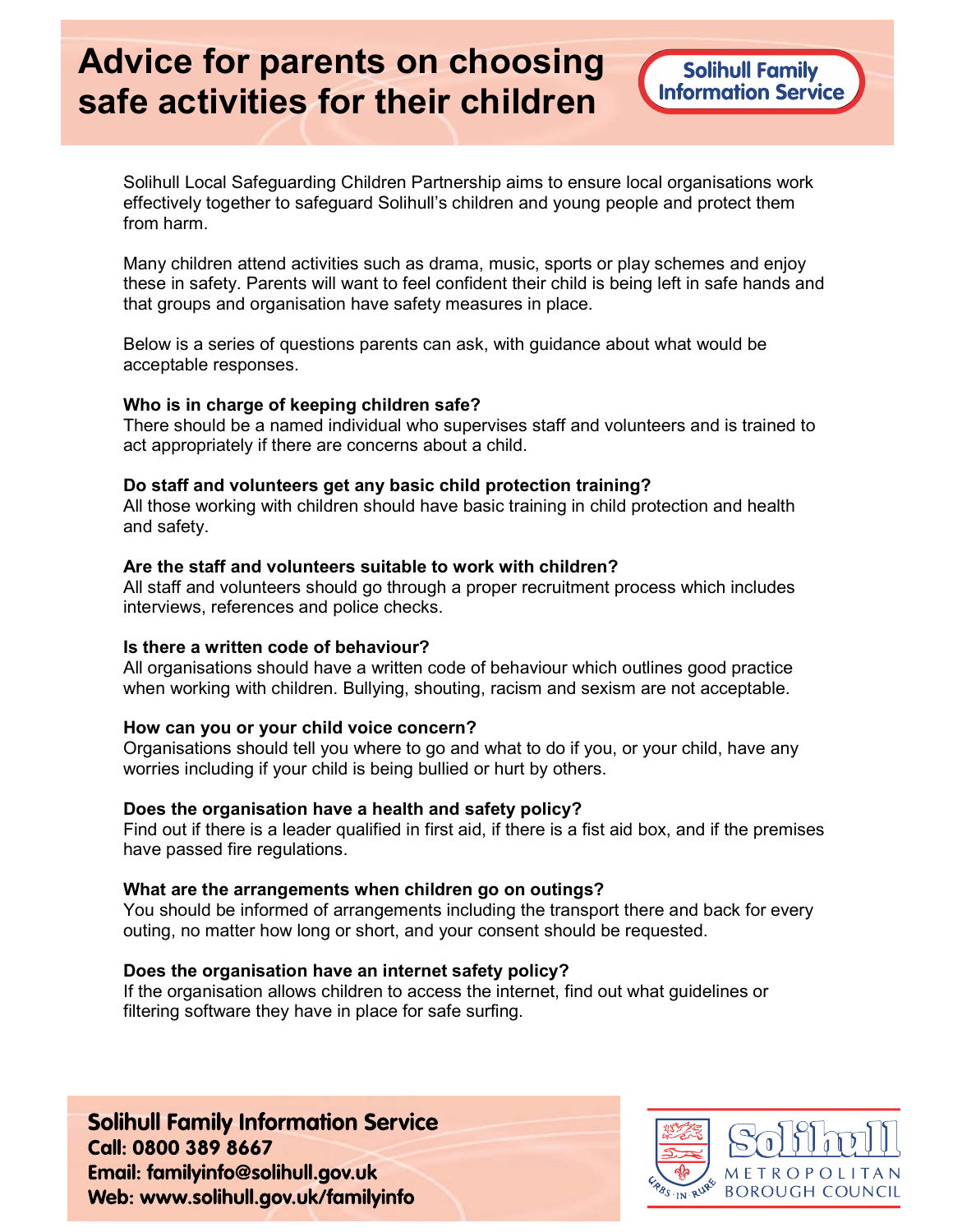#### What happens if children have special needs?

If children are very young, or have a disability, there should be clear guidelines on feeding, toilet, and administering any medication.

## What should you be wary of?

- Activities where parents are discouraged from staying to watch or becoming involved;
- Behaviour or activities that encourage rough play, sexual innuendo or humiliating punishments;
- Individuals who take charge and operate independently of organisational guidelines;
- Individuals who show favouritism or personally reward specific children;
- Encouragement of inappropriate physical contact;
- Poor communication and lack of parental involvement, leaving you feeling uneasy;
- Children who drop out or stop going for no apparent reason;
- Invitation for children to spend time alone with staff or volunteers (or to visit their homes).

Most community groups should be happy to reassure parents that they are doing everything to keep their children safe. But if you cannot get the answers you want contact for advice:

#### Solihull Family Information Service 0800 389 8667 or The NSPCC's Child Protection helpline 0808 800 5000

# What to do if you have specific concerns

If you have specific concerns about a person who is working with or in a position of trust with children or young people, you should discuss these with the Local Authority Designated Officer (LADO)

The LADO service is based at: Child Protection and Review Unit Bluebell Centre Chelmsley Wood B37 5TN B37 5EX (Sat Nav) LADO referrals: should be made via Telephone: 0121 788 4310

**Solihull Family Information Service** Call: 0800 389 8667 Email: familyinfo@solihull.gov.uk Web: www.solihull.gov.uk/familyinfo